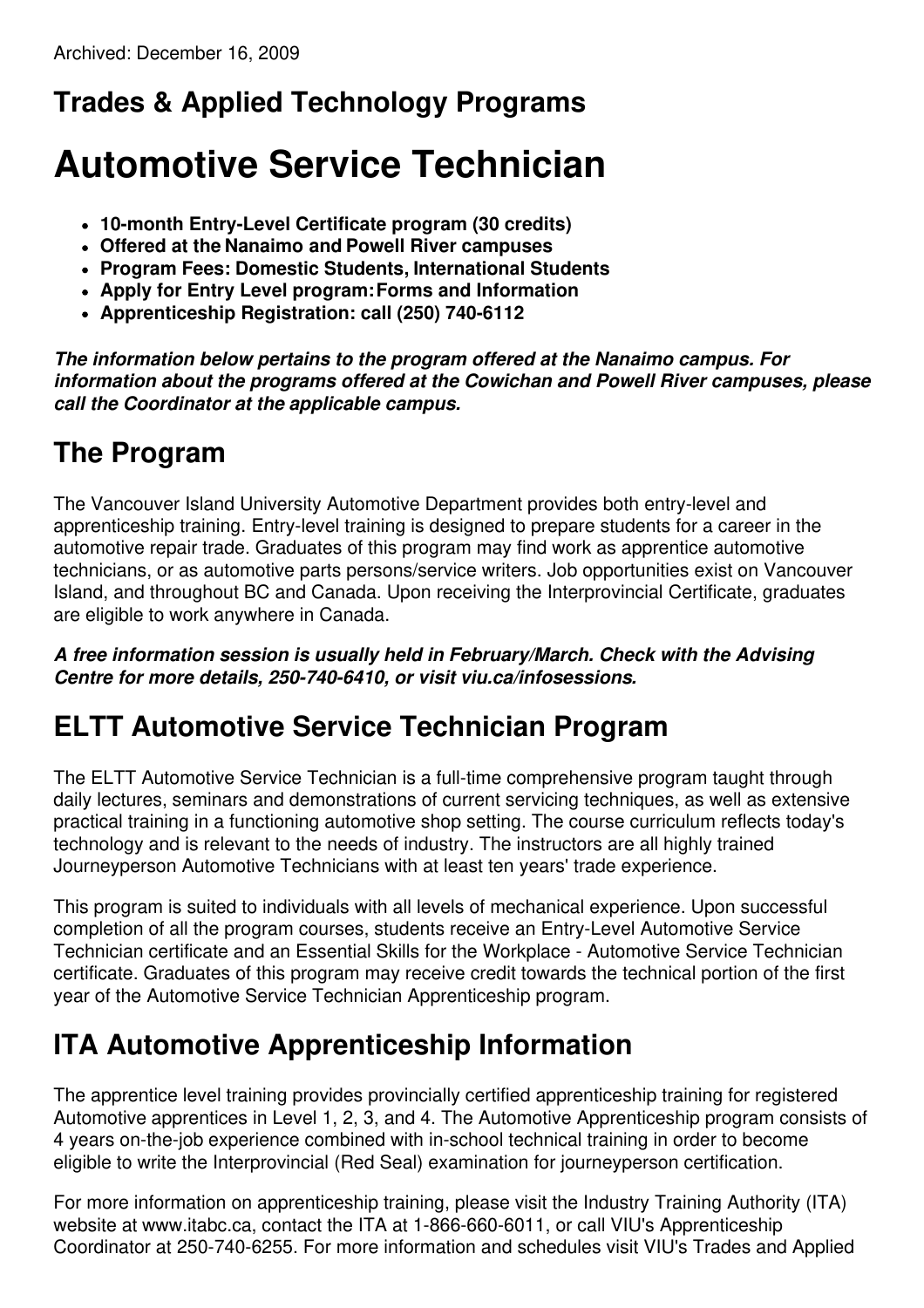Technology Apprenticeship page.

# **Admission Requirements**

- Grade 12, or equivalent, or mature student status.
- Mature students without Grade 12 will be required to complete an assessment test.
- Minimum 17 years of age.
- Valid B.C. driver's license.
- See also Trades general admission requirements.

#### *Notes on Admission*

- Applicants should not be allergic to solvents and/or lubricants.
- Those with good reasoning, basic science, mathematical, study skills, and a strong mechanical aptitude will experience the most success.
- Enrolment in this program is limited. Students who meet or exceed the minimum admission requirements may not necessarily be admitted to the program.

# **Start Date and Application Deadline**

The program starts in September, and applications are accepted from November 15 to March 31. Applications received after March 31 will be processed as seats become available.

**Note**: Human Resources and Skills Development Canada may assist students in this program; contact your local Employment Centre regarding eligibility for sponsorship.

### **Program Outline**

| <b>Automotive</b>                                |
|--------------------------------------------------|
| AUTO 116T - (Shop Skills)                        |
| AUTO 123T - (Auto Shop Safety)                   |
| AUTO 132T - (Welding Module)                     |
| AUTO 134T - (Basic Automotive Electrical)        |
| AUTO 135T - (Battery/Fasteners)                  |
| AUTO 137T - (Suspension/Steering)                |
| AUTO 147T - (Basic Engines)                      |
| AUTO 151T - (Basic Engine Performance)           |
| AUTO 157T - (Basic Charging/Starting Systems)    |
| AUTO 160T - (Basic Drive Trains)                 |
| <b>Essential Skills</b>                          |
| ESFA 100T - (Personal Management Skills)         |
| ESFA 105T - (Automotive Service Technician Math) |
| ESFA 110T - (Business Operations)                |
| ESFA 115T - (The Emerging Workplace)             |
| ESFA 120T - (Employment Strategies)              |

*All program courses must be successfully completed before certificates will be issued.*